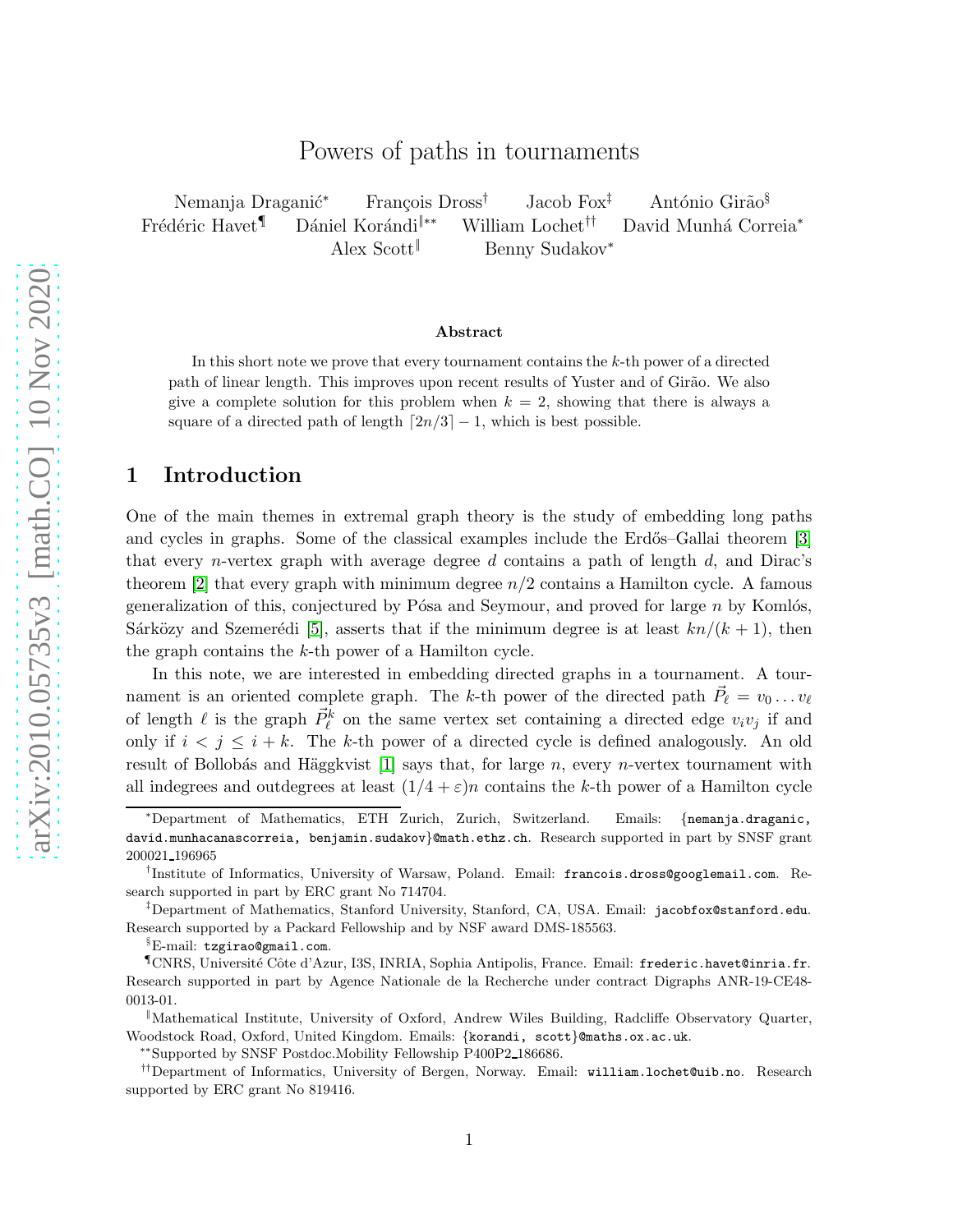(the constant 1/4 is optimal). However, we cannot expect to find powers of directed cycles in general, as the transitive tournament contains no cycles at all.

What about powers of directed paths? A classical result, which appears in every graph theory book (see, e.g., [\[7\]](#page-5-4)), says that every tournament contains a directed Hamilton path. On the other hand, Yuster [\[6\]](#page-5-5) recently observed that some tournaments are quite far from containing the square of a Hamilton path. In particular, there is an  $n$ -vertex tournament that does not even contain the square of  $\vec{P}_{2n/3}$ , and more generally, for every  $k \geq 2$ , there are tournaments with *n* vertices and no *k*-th power of a path with more than  $nk/2^{k/2}$  vertices. In the other direction, Yuster proved that every tournament with  $n$  vertices contains the square of a path of length  $n^{0.295}$ . This was improved very recently by Girão [\[4\]](#page-5-6), who showed that for fixed k, every tournament on n vertices contains the k-th power of a path of length  $n^{1-o(1)}$ . Both papers noted that no sublinear upper bound is known. Our main result shows that the maximum length is in fact linear in  $n$ .

<span id="page-1-0"></span>**Theorem 1.** For  $n > 2$ , every n-vertex tournament contains the k-th power of a directed path of length  $n/2^{4k+6}k$ .

The proof of this theorem combines Kővári–Sós–Turán style arguments, used for the bipartite Turán problem, and median orderings of tournaments. A median ordering is a vertex ordering that maximizes the number of forward edges. Theorem [1](#page-1-0) and Yuster's construction show that an optimal bound on the length has the form  $n/2^{\Theta(k)}$ . It would be interesting to find the exact value of the constant factor in the exponent. Optimizing our proof can yield a lower bound of  $n/2^{ck+o(k)}$  with  $c \approx 3.9$ , but is unlikely to give the correct bound.

<span id="page-1-1"></span>We also improve the exponential constant in the upper bound from  $1/2$  to 1.

**Theorem 2.** Let  $k \geq 5$  and  $n \geq k(k+1)2^k$ . There is an n-vertex tournament that does not *contain the* k-th power of a directed path of length  $k(k+1)n/2^k$ .

Note that this theorem also holds trivially for  $k \leq 4$ , when  $k(k+1)n/2^k > n$ .

<span id="page-1-2"></span>Finally, we can solve the problem completely in the special case of  $k = 2$ . Once again, the proof uses certain properties of median orderings.

**Theorem 3.** For  $n \geq 1$ , every n-vertex tournament contains the square of a directed path of *length*  $\ell = \lceil 2n/3 \rceil - 1$ , *but not necessarily of length*  $\ell + 1$ .

Theorems [1,](#page-1-0) [2](#page-1-1) and [3](#page-1-2) are proved in Sections [2,](#page-1-3) [3](#page-3-0) and [4,](#page-3-1) respectively.

### <span id="page-1-3"></span>2 Lower bound

<span id="page-1-4"></span>We will need the following Kővári–Sós–Turán style lemma.

**Lemma 4.** Let G be a directed graph with disjoint vertex subsets A and B with  $|A| = 2k + 1$ ,  $|B| \geq 2^{4k+4}k$ , and every vertex in A has at least  $(1 - \frac{1}{2k+1})|B|/2$  outneighbours in B. Then A contains a subset A' of size k that has at least  $(2k+1)2^{2k}$  common outneighbours in B.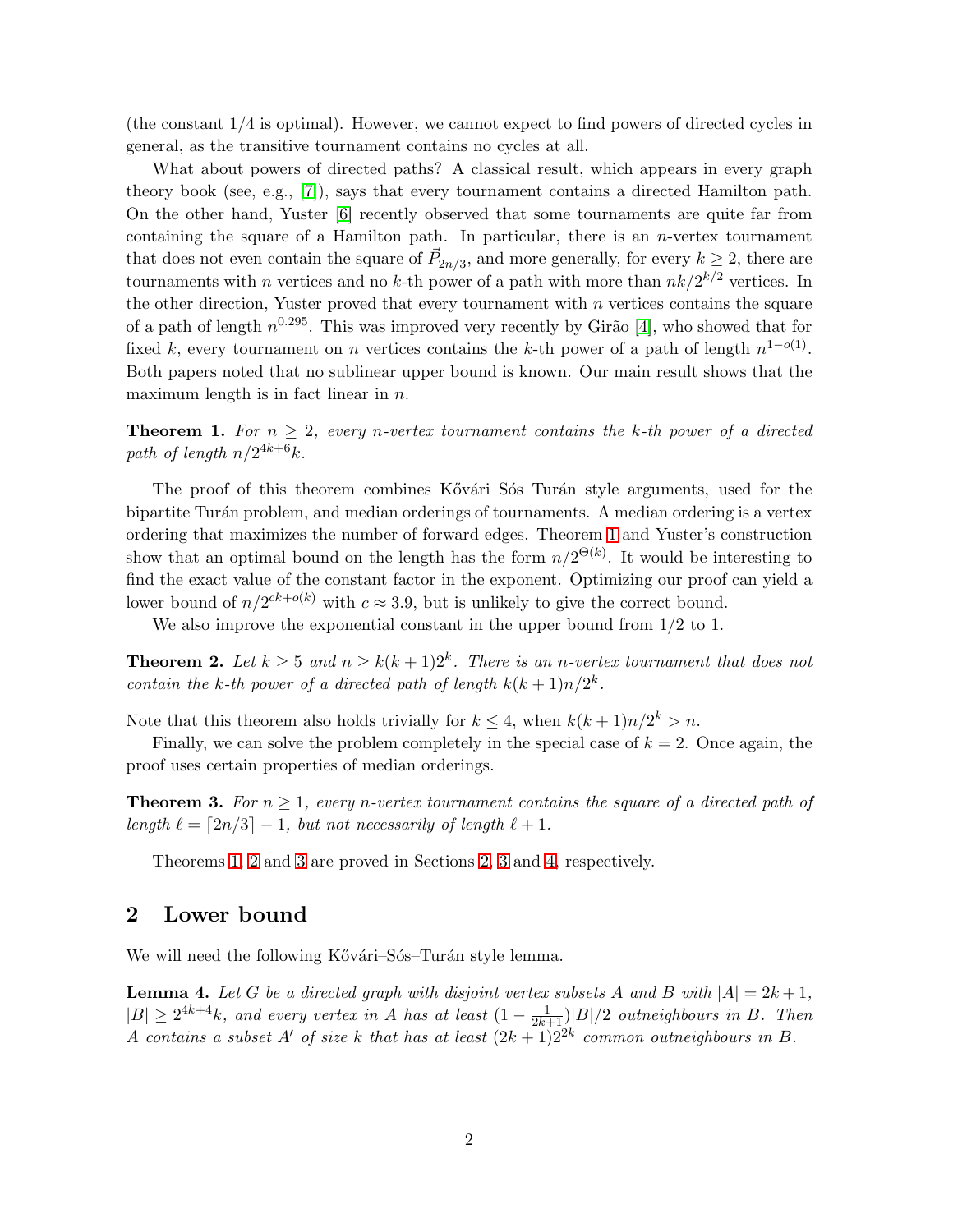*Proof.* Suppose there is no such set  $A'$ . Then every k-subset of  $A$  appears in the inneighbourhood of less than  $(2k+1)2^{2k}$  vertices in B. So if  $d^-(v)$  denotes the number of inneighbours a vertex  $v \in B$  has in A, then we have

<span id="page-2-0"></span>
$$
\binom{2k+1}{k} \cdot (2k+1)2^{2k} = \binom{|A|}{k} \cdot (2k+1)2^{2k} > \sum_{v \in B} \binom{d^-(v)}{k}.\tag{1}
$$

On the other hand,  $\sum_{v \in B} d^{-}(v) \geq |A|(1 - \frac{1}{2k+1})|B|/2 = k|B|$ . By Jensen's inequality,  $\sum_{v \in B} \binom{d^-(v)}{k}$  $\binom{[v]}{k} \ge |B| \cdot \left( \frac{\sum_{v \in B} d^-(v) / |B|}{k} \right)$  $\binom{[r]}{k} = |B| \ge 2^{4k+4}k$ . This contradicts [\(1\)](#page-2-0).

One more ingredient we need for the proof of Theorem [1](#page-1-0) is the folklore fact that every tournament on  $2^m$  vertices contains a transitive subtournament of size  $m + 1$ . This is easily seen by taking a vertex of outdegree at least  $2^{m-1}$  as the first vertex of the subtournament, and then recursing on the outneighbourhood.

*Proof of Theorem [1.](#page-1-0)* Order the vertices as  $0, 1, \ldots, n-1$  to maximize the number of forward edges, i.e., the number of edges ij such that  $i < j$ . As was mentioned in the introduction, we will refer to such a sequence as a *median ordering* of the vertices. We denote an "interval" of vertices with respect to this ordering by  $[i, j) = \{i, \ldots, j-1\}$ , where  $0 \le i < j \le n$ .

We will embed  $\vec{P}_{\ell}^{k}$  inductively using the following claim.

**Claim.** Let  $t = 2^{4k+4}k$  and  $t \leq i \leq n - (2k+1)t$ . For every subset  $A^* \subseteq [i-t, i)$  of size  $2^{2k}$ , there is an index  $i + t \leq j \leq i + (2k + 1)t$  and a set  $A' \subseteq A^*$  of size k such that A' induces a transitive tournament and its vertices have at least  $2^{2k}$  common outneighbours in  $(j - t, j)$ .

*Proof.* There is a subset  $A \subseteq A^*$  of size  $2k+1$  that induces a transitive tournament. Let  $B =$  $[i, i + (2k+1)t]$ . Then every vertex  $v \in A$  has at least  $kt = \left(1 - \frac{1}{2k+1}\right)|B|/2$  outneighbours in B. Indeed, otherwise v would have more than  $(k + 1)t$  inneighbours in the interval B, so moving  $v$  to the end of this interval would increase the number of forward edges in the ordering, contradicting our choice of the vertex ordering.

We can thus apply Lemma [4](#page-1-4) to find a k-subset  $A' \subseteq A$  with least  $(2k+1)2^{2k}$  common outneighbours in B. Partition B into  $2k+1$  intervals of size t, and we can choose j accordingly so that A' has at least  $2^{2k}$  common outneighbors in the interval  $(j - t, j)$ .  $\Box$ 

The theorem trivially holds for  $n < 2^{2k}$ , so assume  $n \ge 2^{2k}$ . Let  $i_0 = 2^{2k}$  and  $A_0 = [0, 2^{2k})$ , and apply the Claim with  $i = i_0$  and  $A^* = A_0$ . We get a set  $A' \subset A_0$  of size k that induces a transitive tournament, i.e., the k-th power of some path  $v_0 \dots v_{k-1}$ . Moreover, this A' has at least  $2^{2k}$  common outneighbours in some interval  $[j - t, j)$  with  $i_0 + t \leq j \leq i_0 + (2k + 1)t$ . Let us define  $i_1 = j$ , and choose  $A_1$  to be any  $2^{2k}$  of the common outneighbours.

At step s, we apply the Claim again with  $i = i_s$  and  $A^* = A_s$  to find the k-th power of some path  $v_{sk} \dots v_{(s+1)k-1}$  in  $A_s$  with  $2^{2k}$  common outneighbours in some  $[i_{s+1}-t, i_{s+1})$  with  $i_s + t \le i_{s+1} \le i_s + (2k+1)t$ , and repeat this process until some step  $\ell$  with  $i_{\ell} > n-(2k+1)t$ . Note that intervals  $[i_s - t, i_s]$  and  $[i_{s+1} - t, i_{s+1}]$  are always disjoint. Finally,  $A_\ell$  must also contain a transitive tournament of size  $2k + 1$ . Call these vertices  $v_{\ell k}, \ldots, v_{(\ell+2)k}$ . Observe that  $n - (2k+1)t < i_{\ell} \leq 2^{2k} + \ell(2k+1)t$ , so  $n < (\ell+2)(2k+1)t$ .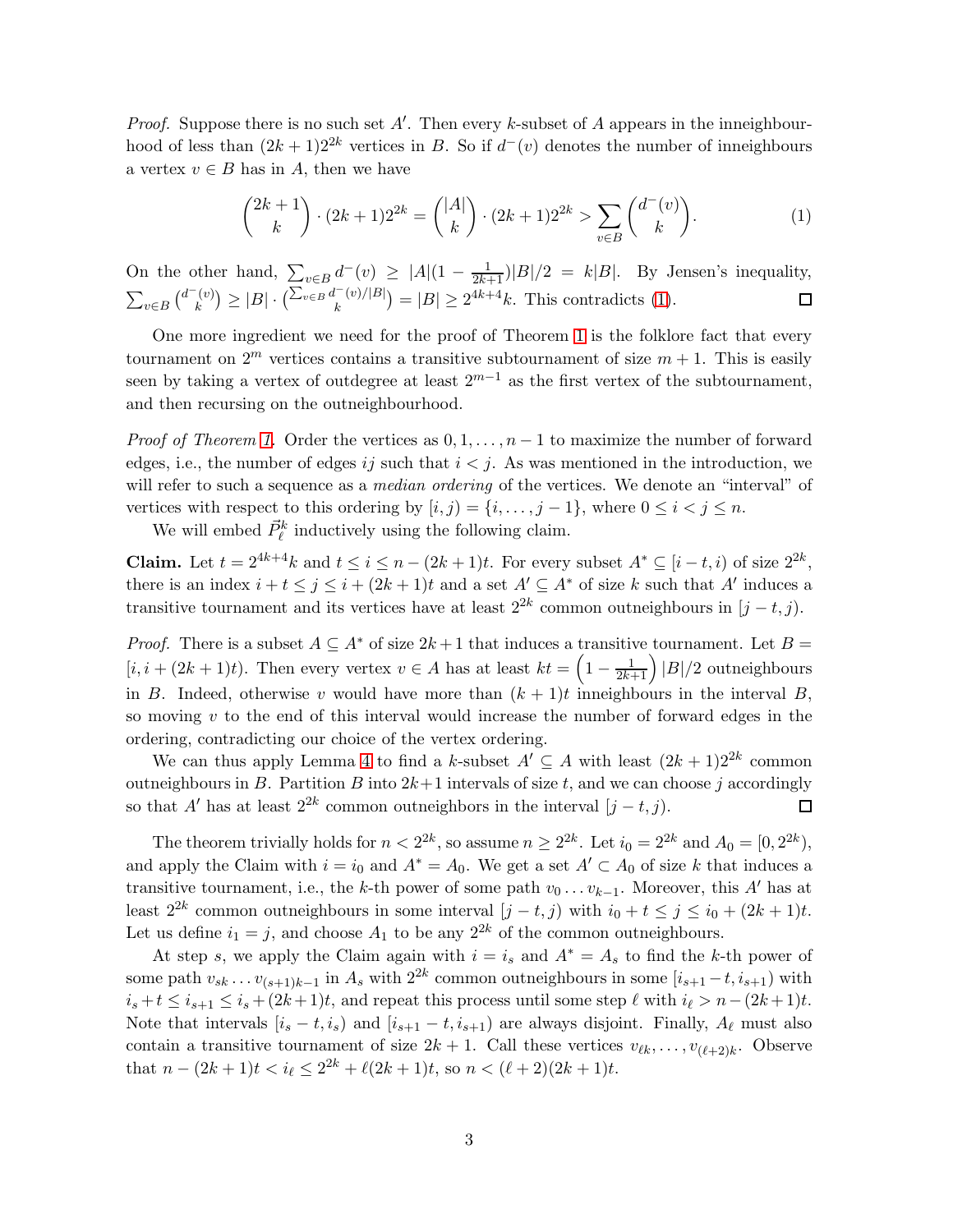Then  $v_0 \dots v_{(\ell+2)k}$  is a directed path of length  $(\ell+2)k \geq kn/(2k+1)t \geq n/(2^{4k+6}k)$  whose k-th power is contained in the tournament. In fact, we proved a bit more: the tournament contains all edges of the form  $v_a v_b$  with  $a < b$  and  $\lfloor a/k \rfloor + 1 \geq \lfloor b/k \rfloor$ . □

## <span id="page-3-0"></span>3 Upper bound

Let  $\ell_k(n)$  denote the smallest integer  $\ell$  such that there is an *n*-vertex tournament that does not contain  $\vec{P}_{\ell}^{k}$ , or in other words, the largest integer such that every *n*-vertex tournament contains the k-th power of a directed path on  $\ell$  vertices.

<span id="page-3-2"></span>To prove Theorem [2,](#page-1-1) we first note that  $\ell_k(n)$  is subadditive.

**Lemma 5.** For any  $k, n, m \geq 1$ , we have  $\ell_k(n+m) \leq \ell_k(n) + \ell_k(m)$ .

*Proof.* Let  $T_1$  and  $T_2$  be extremal tournaments on n and m vertices, respectively, not containing the k-th power of any directed path of length  $\ell_k(n)$  and  $\ell_k(m)$ . Let T be the tournament on  $n + m$  vertices, obtained from the disjoint union of  $T_1$  and  $T_2$  by adding all remaining edges directed from  $T_1$  to  $T_2$ . Then any k-th power of a path in T must be the concatenation of the k-th power of a path in  $T_1$  and the k-th power of a path in  $T_2$ , and hence it must have length at most  $(\ell_k(n) - 1) + (\ell_k(m) - 1) + 1 < \ell_k(n) + \ell_k(m)$ .  $\Box$ 

<span id="page-3-3"></span>Our improved upper bound is based on the following construction.

**Lemma 6.** For every  $k \geq 5$ , we have  $\ell_k(2^{k-1}) < \frac{k(k+1)}{2}$  $\frac{(n+1)}{2}$ .

*Proof.* Let  $n = 2^{k-1}$  and  $\ell = \frac{k(k+1)}{2}$  $\frac{E^{i+1}}{2}$ , and note that  $\vec{P}_{\ell-1}^k$  has  $k\ell - \ell$  edges.

Let T be a random *n*-vertex tournament obtained by orienting the edges of  $K_n$  independently and uniformly at random. The probability that a fixed sequence of  $\ell$  vertices  $v_0 \ldots v_{\ell-1}$ forms a copy of  $\vec{P}_{\ell-1}^k$  is  $2^{-(k-1)\ell}$ . There are  $\binom{n}{\ell}$  $\ell$ )  $\ell!$  such sequences, so the probability that T contains the k-th power of a path of length  $\ell - 1$  is at most  $\binom{n}{\ell}$  $\binom{n}{\ell} \cdot \ell! \cdot 2^{-(k-1)\ell} < n^{\ell} \cdot 2^{-(k-1)\ell} = 1.$ So with positive probability T does not contain  $\vec{P}_{\ell-1}^k$ , therefore  $\ell_k(2^{k-1}) \leq \ell - 1$ . □

Combining Lemmas [5](#page-3-2) and [6](#page-3-3) and using the monotonicity of  $\ell_k(n)$ , we get

$$
\ell_k(n) \le \left\lceil \frac{n}{2^{k-1}} \right\rceil \cdot \ell_k(2^{k-1}) \le \left(\frac{n}{2^{k-1}} + 1\right) \left(\frac{k(k+1)}{2} - 1\right) \le \frac{k(k+1)n}{2^k}
$$

for  $n \geq k(k+1)2^k$ , establishing Theorem [2.](#page-1-1)

### <span id="page-3-1"></span>4 The square of a path

*Proof of Theorem [3.](#page-1-2)* Recall that  $\ell_2(n)$  is the largest integer such that every *n*-vertex tournament contains the square of a path on  $\ell$  vertices. Proving Theorem [3](#page-1-2) is therefore equivalent to showing  $\ell_2(n) = \lfloor 2n/3 \rfloor$  for every  $n \geq 1$ .

It is easy to check that  $\ell_2(1) = 1$  and  $\ell_2(2) = \ell_2(3) = 2$ , so  $\ell_2(n) \leq \lceil 2n/3 \rceil$  follows from Lemma [5](#page-3-2) by induction, as  $\ell_2(n) \leq \ell_2(n-3) + \ell_2(3) = \ell_2(n-3) + 2$  holds for every  $n > 3$ . For the lower bound we need to take a closer look at median orderings.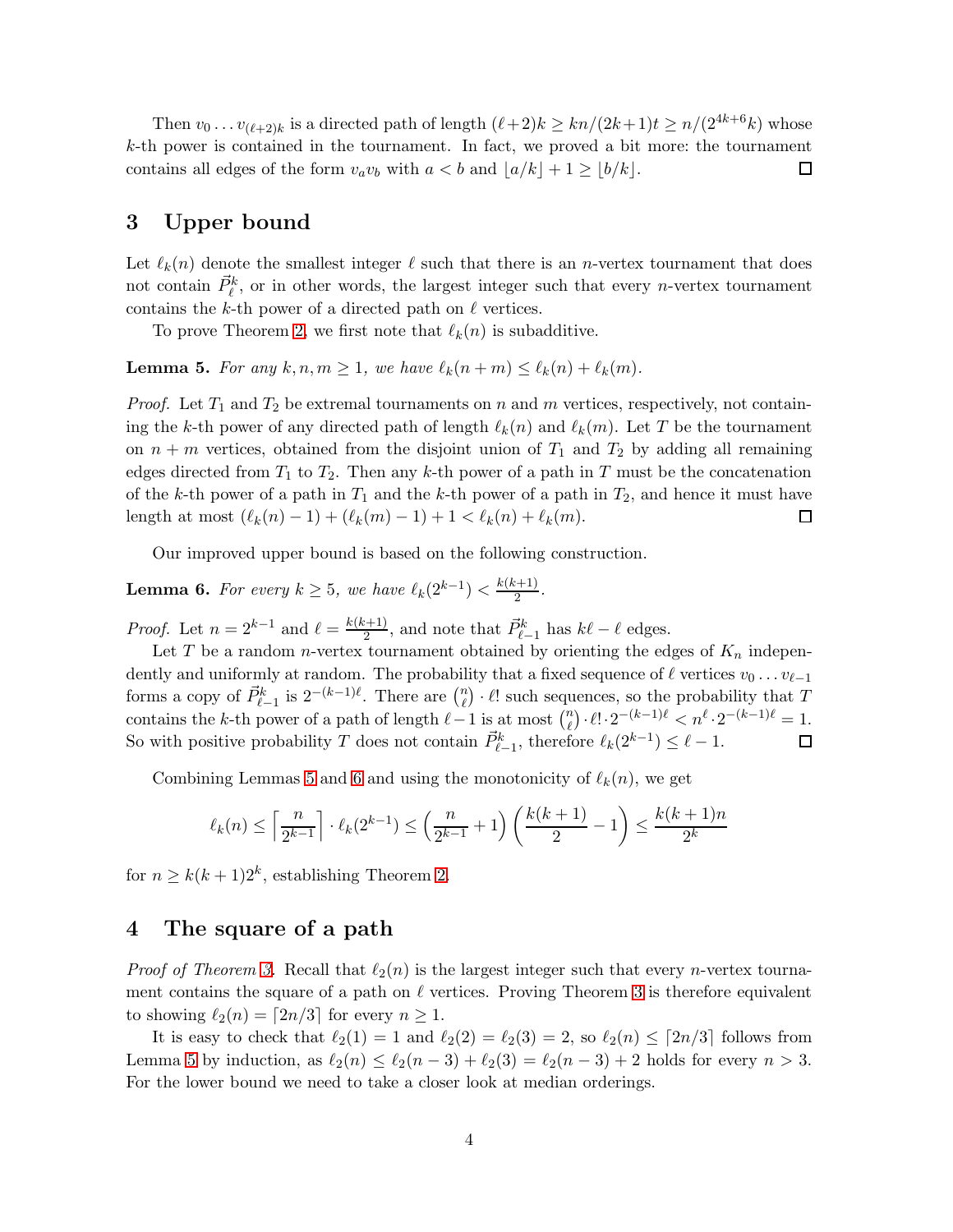<span id="page-4-0"></span>**Claim.** Every median ordering  $x_1, \ldots, x_n$  of a tournament has the following properties:

- <span id="page-4-1"></span>(a) All edges of the form  $x_i x_{i+1}$  are in the tournament.
- <span id="page-4-2"></span>(b) If  $x_ix_{i-2}$  is an edge of the tournament, then "rotating"  $x_{i-2}x_{i-1}x_i$  gives two other median orderings  $x_1, \ldots, x_{i-3}, x_{i-1}, x_i, x_{i-2}, x_{i+1}, \ldots, x_n$  and  $x_1, \ldots, x_{i-3}, x_i, x_{i-2}, x_{i-1}, x_{i+1}, \ldots, x_n$ .
- (c) If  $x_i x_{i-2}$  is an edge of the tournament, then each of  $x_{i-2}, x_{i-1}, x_i$  is an inneighbour of  $x_{i+1}$ , and at most one of them is an outneighbour of  $x_{i+2}$ .

*Proof.* Property [\(a\)](#page-4-0) holds, as otherwise we could swap  $x_i$  and  $x_{i+1}$  to get an ordering with more forward edges, contradicting our assumption. Property [\(b\)](#page-4-1) holds because rotating  $x_{i-2}x_{i-1}x_i$  has no effect on the number of forward edges.

These two properties together imply that each of  $x_{i-2}, x_{i-1}, x_i$  is an inneighbour of  $x_{i+1}$ . Suppose, to the contrary of [\(c\)](#page-4-2), that two of them are outneighbours of  $x_{i+2}$ . By rotating  $x_{i-2}x_{i-1}x_i$  if needed, we may assume that these are  $x_{i-1}$  and  $x_i$ . But then we can also rotate  $x_i x_{i+1} x_{i+2}$  so that  $x_{i+2}$  comes right after  $x_{i-1}$  in a median ordering. This contradicts [\(a\)](#page-4-0).  $\Box$ 

<span id="page-4-3"></span>Let us now say that *i* is a *bad index* in a median ordering  $x_1, \ldots, x_n$  if  $x_i x_{i-2}$  is an edge, and at least one of  $x_{i+2}x_i$  and  $x_{i+2}x_{i-1}$  is also an edge.

#### Lemma 7. *Every tournament has a median ordering without any bad indices.*

*Proof.* Suppose this fails to hold for some tournament, and take a median ordering  $x_1, \ldots, x_n$ that minimizes the largest bad index i. As i is a bad index,  $x_i x_{i-2}$  is an edge, and  $x_i$  or  $x_{i-1}$ is an outneighbour of  $x_{i+2}$ . By [\(b\)](#page-4-1),  $x_{i-2}x_{i-1}x_i$  can be rotated so that  $x_{i+2}x'_{i-2}$  is an edge in the new median ordering  $x_1, \ldots, x_{i-3}, x'_{i-2}, x'_{i-1}, x'_{i}, x_{i+1}, \ldots, x_n$ . Then neither  $x_{i+2}x'_{i}$  nor  $x_{i+2}x'_{i-1}$  is an edge, since by [\(c\)](#page-4-2), only one of  $x'_{i-2}, x'_{i-1}, x'_{i}$  is an outneighbour of  $x_{i+2}$ . Also by [\(c\)](#page-4-2),  $x'_{i-1}x_{i+1}$  and  $x'_{i}x_{i+1}$  are edges, so both of  $x_{i+1}$  and  $x_{i+2}$  are outneighbours of  $x'_{i-1}$  and  $x'_i$ . This means that none of  $i, i + 1, i + 2$  is a bad index in this new ordering, and hence the largest bad index is smaller than i. This is a contradiction.  $\Box$ 

Now we are ready to prove  $\ell_2(n) \geq \lceil 2n/3 \rceil$ . Take an *n*-vertex tournament with median ordering  $x_1, \ldots, x_n$  as in Lemma [7,](#page-4-3) and let  $I = \{i_1 < i_2 < \cdots < i_k\}$  be the set of indices i such that  $x_i x_{i-2}$  is not an edge (in particular,  $i_1 = 1$  and  $i_2 = 2$ ). We claim that  $x_{i_1} \ldots x_{i_k}$  is a directed path on  $k \geq \lceil 2n/3 \rceil$  vertices whose square is contained in the tournament.

To see this, first observe that if the index  $i + 2$  is not in I, then both i and  $i + 1$  are in I. Indeed, if  $x_{i+2}x_i$  is an edge, then  $x_{i+1}x_{i-1}$  cannot be one because of [\(c\)](#page-4-2), and  $x_ix_{i-2}$  cannot be one because i is not a bad index. This immediately implies  $k \geq \lceil 2n/3 \rceil$ .

It remains to check that  $x_{i_{j-2}}x_{i_j}$  and  $x_{i_{j-1}}x_{i_j}$  are all edges in the tournament. By the above observation, we know that  $i_j - 3 \leq i_{j-2} < i_{j-1} < i_j$ . Here  $x_{i_j-1}x_{i_j}$  is an edge by [\(a\)](#page-4-0), and  $x_{i_j-2}x_{i_j}$  is an edge by the definition of I. So the only case left is to show that  $x_{i_{j-2}}x_{i_j}$  is an edge when  $i_{j-2} = i_j - 3$ .

In this case there is an index  $i_j - 3 < i < i_j$  that is not in I, i.e.,  $x_i x_{i-2}$  is an edge in the tournament. But then if  $i = i_j - 1$ , then  $x_{i_{j-2}} x_{i_j}$  is an edge because of [\(c\)](#page-4-2), while otherwise  $i = i_j - 2$ , and  $x_{i_{j-2}} x_{i_j}$  is an edge because i is not a bad index. This concludes our proof.